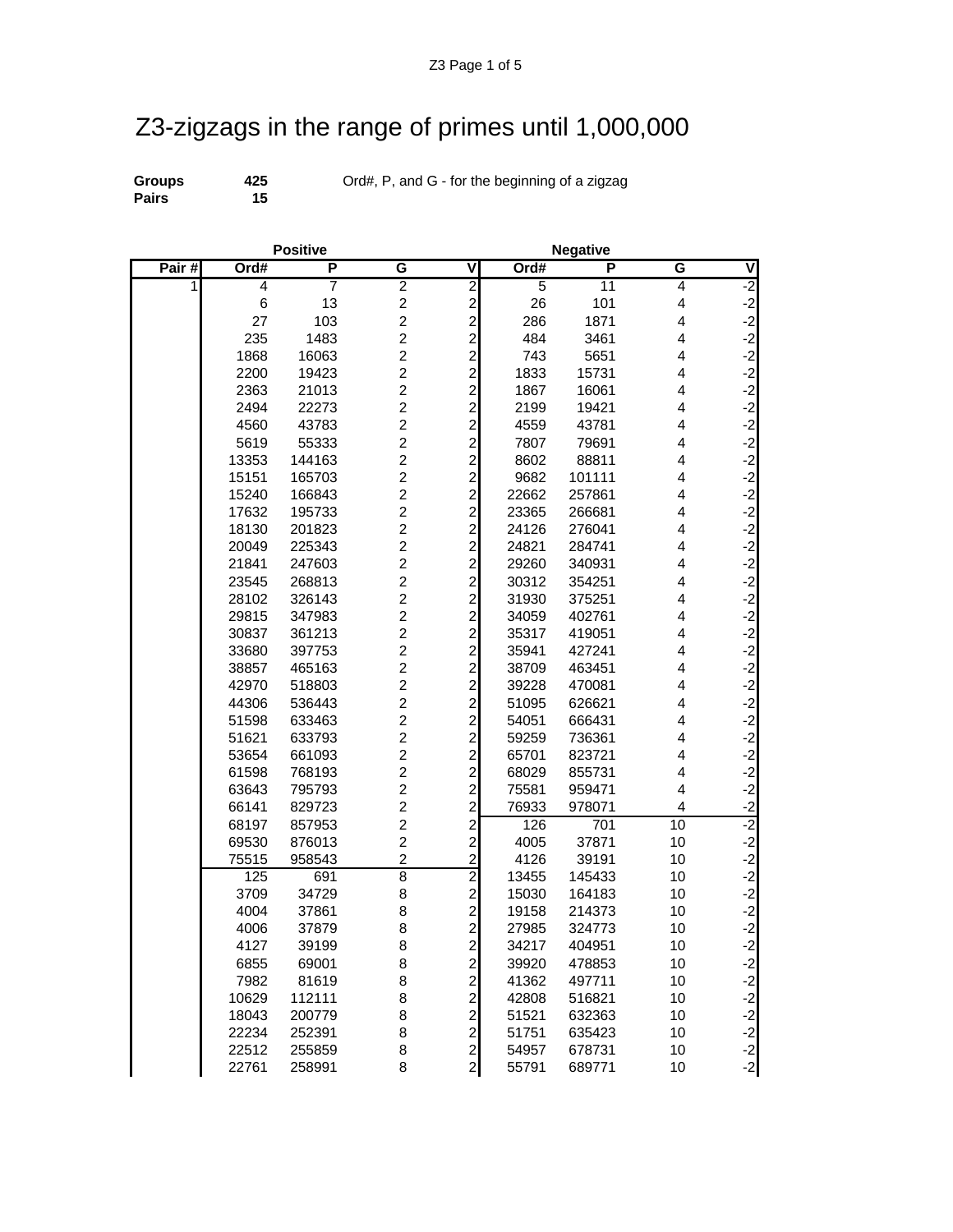| Pair#          | Ord#           | P                | G                       | V                                            | Ord#           | Р                | G               | ◀                    |
|----------------|----------------|------------------|-------------------------|----------------------------------------------|----------------|------------------|-----------------|----------------------|
|                | 25667          | 295759           | 8                       | $\overline{2}$                               | 56015          | 692753           | 10              | $-2$                 |
|                | 27986          | 324781           | 8                       | $\overline{c}$                               | 62230          | 776861           | 10              | $-2$                 |
|                | 28959          | 337021           | 8                       | $\overline{c}$                               | 64716          | 810401           | 10              | $-2$                 |
|                | 35711          | 424129           | 8                       | $\overline{c}$                               | 67753          | 851813           | 10              | $-2$                 |
|                | 36079          | 429109           | 8                       |                                              | 74577          | 945341           | 10              |                      |
|                | 36549          | 434839           | 8                       | $\begin{array}{c} 2 \\ 2 \\ 2 \end{array}$   | 28362          | 329489           | $\overline{16}$ | $\frac{-2}{-2}$      |
|                | 56016          | 692761           | 8                       |                                              | 34667          | 410687           | 16              |                      |
|                | 63190          | 789721           | 8                       |                                              | 49714          | 608147           | 16              | $-2$<br>$-2$<br>$-2$ |
|                | 64717          | 810409           | 8                       | $\frac{2}{2}$                                | 64698          | 810209           | 16              |                      |
|                | 71921          | 908731           | 8                       | $\overline{c}$                               | 74071          | 938279           | 16              | $-2$                 |
|                | 74578          | 945349           | 8                       | $\overline{\mathbf{c}}$                      |                |                  |                 |                      |
|                | 6093           | 60397            | 14                      | $\overline{c}$                               |                |                  |                 |                      |
|                | 48532          | 592531           | 14                      |                                              |                |                  |                 |                      |
|                | 49715          | 608161           | 14                      |                                              |                |                  |                 |                      |
|                | 55818          | 690073           | 14                      |                                              |                |                  |                 |                      |
|                | 74641          | 946177           | 14                      | $\begin{array}{c}\n2 \\ 2 \\ 2\n\end{array}$ |                |                  |                 |                      |
|                | 66566          | 835489           | $\overline{20}$         | $\overline{2}$                               |                |                  |                 |                      |
| $\overline{c}$ | 1564           | 13151            | 4                       | $\overline{\mathbf{4}}$                      | 93             | 487              | $\overline{8}$  | $-4$                 |
|                | 1689           | 14411            | $\overline{\mathbf{4}}$ | $\overline{\mathbf{4}}$                      | 247            | 1567             | 8               | $-4$                 |
|                | 10853          | 114761           | 4                       | 4                                            | 1080           | 8677             | 8               | $-4$                 |
|                | 12377          | 132611           | 4                       | 4                                            | 1730           | 14767            | 8               | $-4$                 |
|                | 20565          | 231551           | 4                       | 4                                            | 9819           | 102547           | 8               | $-4$                 |
|                | 30237          | 353321           | 4                       | $\overline{\mathbf{4}}$                      | 10852          | 114757           | 8               | $-4$                 |
|                | 38435          | 459611           | $\overline{\mathbf{4}}$ | $\overline{\mathbf{4}}$                      | 26656          | 308137           | 8               | $-4$                 |
|                | 39749          | 476591           | 4                       | 4                                            | 39748          | 476587           | 8               | $-4$                 |
|                | 46738          | 568991           | 4                       | $\overline{\mathbf{4}}$                      | 46737          | 568987           | 8               | $-4$                 |
|                | 49227          | 601751           | 4                       | 4                                            | 46757          | 569197           | 8               | $-4$                 |
|                | 52994          | 652361           | 4                       | 4                                            | 66787          | 838597           | 8               | $-4$                 |
|                | 58391          | 724631           | 4                       | 4                                            | 68896          | 867397           | 8               | $-4$                 |
|                | 63523          | 794141           | 4                       | 4                                            | 71615          | 904777           | 8               | $-4$                 |
|                | 68456          | 861551           | 4                       | 4                                            | 77371          | 984337           | 8               | $-4$                 |
|                | 71616          | 904781           | 4                       | 4                                            | 16169          | 178117           | $\overline{14}$ | $-4$                 |
|                | 6757           | 67829            | 10                      | $\overline{4}$                               | 17499          | 193993           | 14              | $-4$                 |
|                | 8429           | 86729            | 10                      | 4                                            | 22811          | 259657           | 14              | $-4$                 |
|                | 11320          | 120209           | 10                      | 4                                            | 26646          | 308017           | 14              | $-4$                 |
|                | 16168          | 178103           | 10                      | 4                                            | 63617          | 795493           | 14              | $-4$                 |
|                | 25865          | 298223           | 10                      | 4                                            | 66400          | 833023           | 14              | $-4$                 |
|                | 34484          | 408389           | 10                      | $\overline{\mathbf{4}}$                      |                |                  |                 |                      |
|                | 37691          | 449783           | 10                      | $\vert$                                      |                |                  |                 |                      |
|                | 38168          | 456023           | 10                      | $\overline{a}$                               |                |                  |                 |                      |
|                | 40174          | 482189           | 10                      | $\overline{\mathbf{r}}$                      |                |                  |                 |                      |
|                | 54788          | 676349           | 10                      | 4                                            |                |                  |                 |                      |
| 3              | 1142           | 9209             | 6                       | $\overline{6}$                               | 2983           | 27253            | $\overline{12}$ | -6                   |
|                | 2180           | 19219            | 6                       | $6 \,$                                       | 8255           | 84713            | 12              | $-6$                 |
|                | 6753           | 67789            | 6                       | $\,$ 6 $\,$                                  | 12844          | 138053           | 12              | $-6$<br>$-6$         |
|                | 7111           | 71849            | 6                       | $\,$ 6 $\,$                                  | 13796          | 149393           | 12              |                      |
|                | 22088          | 250709           | 6                       | $\,$ 6 $\,$                                  | 14739          | 160663           | 12              | $-6$                 |
|                | 23322          | 266099<br>275969 | 6<br>6                  | 6                                            | 17596<br>26226 | 195253           | 12<br>12        | $-6$                 |
|                | 24118<br>26903 |                  | 6                       | 6<br>6                                       |                | 302903           | 12              | $-6$<br>$-6$         |
|                | 28207          | 311329<br>327499 | 6                       | 6                                            | 31236<br>31818 | 366193<br>373963 | 12              | $-6$                 |
|                | 29315          | 341629           | 6                       | 6                                            | 34421          | 407633           | 12              | $-6$                 |
|                | 31206          | 365779           | 6                       | 6                                            | 49811          | 609373           | 12              | $-6$                 |
|                | 31819          | 373969           | 6                       | $6 \mid$                                     | 55333          | 683713           | 12              | $-6$                 |
|                | 34422          | 407639           | 6                       | $6 \mid$                                     | 63292          | 791093           | 12              | $-6$                 |
|                |                |                  |                         |                                              |                |                  |                 |                      |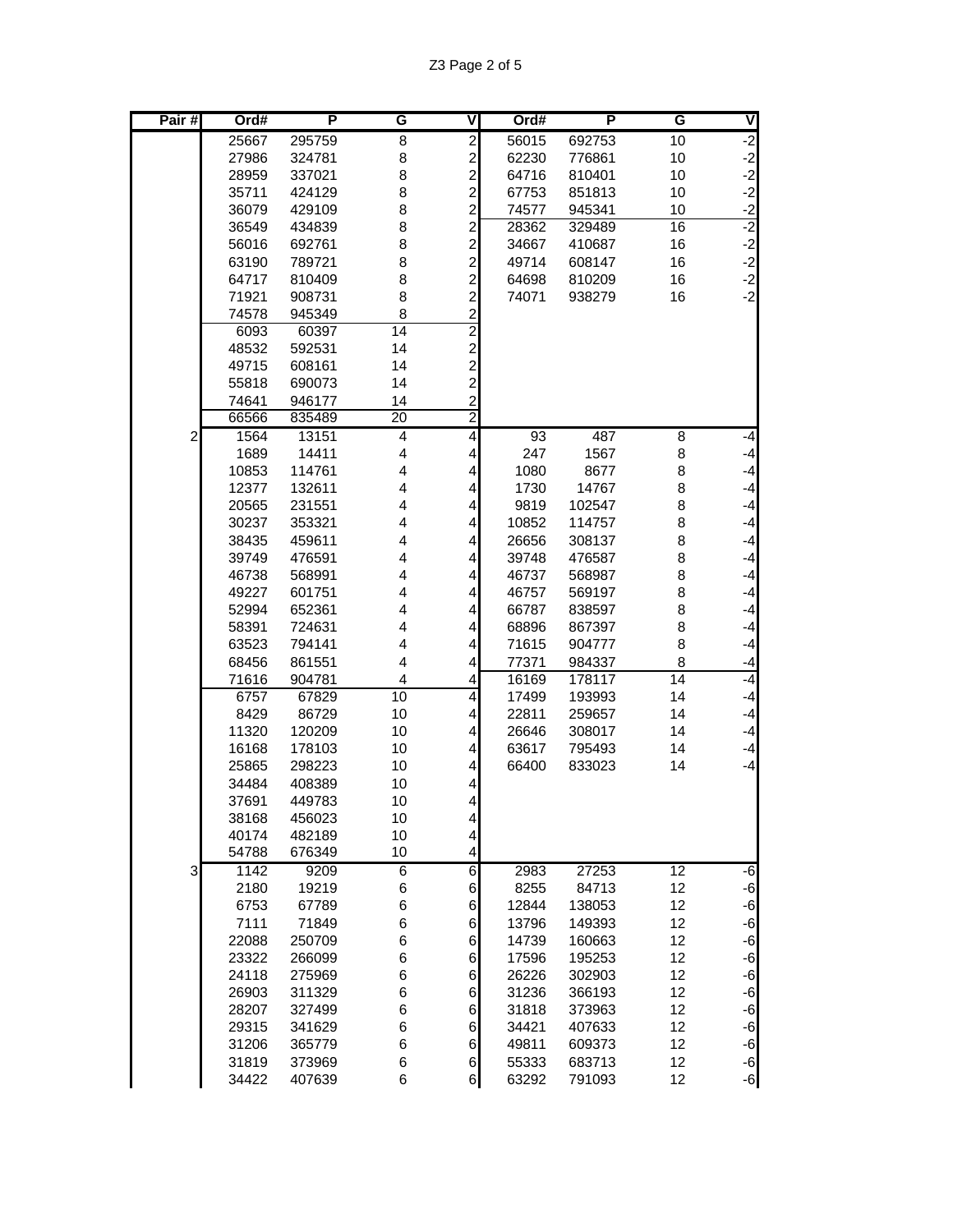| Pair# | Ord#           | Р                | G                                                  | ٧                    | Ord#           | P                | G               | V                    |
|-------|----------------|------------------|----------------------------------------------------|----------------------|----------------|------------------|-----------------|----------------------|
|       | 34676          | 410789           | 6                                                  | $\,$ 6               | 68421          | 861013           | 12              | $-6$                 |
|       | 42127          | 507809           | 6                                                  | $\,$ 6               | 9841           | 102829           | $\overline{18}$ | $-6$                 |
|       | 45011          | 545899           | 6                                                  | 6                    | 23829          | 272287           | 18              | $-6$                 |
|       | 47916          | 584399           | 6                                                  | 6                    | 26456          | 305551           | 18              | $-6$                 |
|       | 55952          | 691979           | 6                                                  | 6                    | 61186          | 762779           | 18              | $-6$                 |
|       | 58536          | 726629           | 6                                                  | 6                    | 73524          | 930707           | 18              | -6                   |
|       | 72035          | 910109           | 6                                                  | 6                    |                |                  |                 |                      |
|       | 11202          | 118843           | $\overline{12}$                                    | 6                    |                |                  |                 |                      |
|       | 23734          | 271079           | 12                                                 | $\,$ 6 $\,$          |                |                  |                 |                      |
|       | 26455          | 305533           | 12                                                 | 6                    |                |                  |                 |                      |
|       | 55702          | 688543           | 12                                                 | 6                    |                |                  |                 |                      |
|       | 59379          | 737981           | 12                                                 | 6                    |                |                  |                 |                      |
|       | 69118          | 870253           | 12                                                 | 6                    |                |                  |                 |                      |
| 4     | 578            | 4219             | $\overline{2}$                                     | 8                    | 81             | 419              | 10              | -8                   |
|       | 580            | 4231             | $\overline{\mathbf{c}}$                            | 8                    | 176            | 1049             | 10              | $-8$                 |
|       | 585            | 4261             | $\overline{c}$                                     | 8                    | 579            | 4229             | 10              | $-8$                 |
|       | 873            | 6781             | $\overline{c}$                                     | 8                    | 862            | 6689             | 10              | $-8$                 |
|       | 1463           | 12241            | $\overline{c}$                                     | 8                    | 1030           | 8219             | 10              | $-8$                 |
|       | 2424           | 21589            | $\overline{\mathbf{c}}$                            | 8                    | 1339           | 11057            | 10              | -8                   |
|       | 2949<br>3007   | 26881            | $\overline{\mathbf{c}}$<br>$\overline{\mathbf{c}}$ | 8                    | 1351<br>2423   | 11159            | 10              | $-8$                 |
|       |                | 27529            | $\overline{\mathbf{c}}$                            | 8<br>8               | 2425           | 21587            | 10              | $-8$                 |
|       | 3193<br>8684   | 29389<br>89659   | $\overline{c}$                                     | 8                    | 3065           | 21599<br>28097   | 10<br>10        | $-8$<br>$-8$         |
|       | 8812           | 91129            | $\overline{c}$                                     | 8                    | 3324           | 30839            | 10              | $-8$                 |
|       | 8951           | 92671            | $\overline{c}$                                     | 8                    | 5024           | 48857            | 10              | $-8$                 |
|       | 9233           | 95791            | $\overline{c}$                                     | 8                    | 5642           | 55619            | 10              | $-8$                 |
|       | 9405           | 97849            | $\overline{\mathbf{c}}$                            | 8                    | 5986           | 59207            | 10              | $-8$                 |
|       | 9928           | 103969           | $\overline{\mathbf{c}}$                            | 8                    | 6113           | 60647            | 10              | $-8$                 |
|       | 13509          | 146011           | $\overline{\mathbf{c}}$                            | 8                    | 6372           | 63587            | 10              | $-8$                 |
|       | 13809          | 149521           | $\overline{\mathbf{c}}$                            | 8                    | 8813           | 91139            | 10              | $-8$                 |
|       | 14580          | 158749           | $\overline{2}$                                     | 8                    | 9004           | 93239            | 10              | $-8$                 |
|       | 14827          | 161731           | $\overline{c}$                                     | 8                    | 9929           | 103979           | 10              | $-8$                 |
|       | 16301          | 179581           | $\overline{c}$                                     | 8                    | 10436          | 109829           | 10              | $-8$                 |
|       | 18252          | 203341           | $\overline{c}$                                     | 8                    | 11271          | 119687           | 10              | $-8$                 |
|       | 18911          | 211219           | $\overline{\mathbf{c}}$                            | 8                    | 12071          | 128969           | 10              | $-8$                 |
|       | 20971          | 236869           | $\overline{\mathbf{c}}$                            | 8                    | 14026          | 152027           | 10              | $-8$                 |
|       | 23424          | 267391           | $\overline{\mathbf{c}}$                            | 8                    | 14151          | 153509           | 10              | -8                   |
|       | 25154          | 289129           | $\overline{c}$                                     | 8                    | 14735          | 160637           | 10              | $-8$                 |
|       | 29346          | 342049           | $\overline{c}$                                     | 8                    | 17769          | 197369           | 10              | $-8$                 |
|       | 31661          | 371929           | $\overline{\mathbf{c}}$                            | 8                    | 17962          | 199739           | 10              | $-8$                 |
|       | 34508          | 408691           | $\overline{\mathbf{c}}$                            | 8                    | 18894          | 211049           | 10              | $-8$                 |
|       | 35547          | 422089           | $\overline{\mathbf{c}}$                            | 8                    | 20972          | 236879           | 10              |                      |
|       | 37845          | 451669           | $\overline{\mathbf{c}}$                            | 8                    | 23520          | 268517           | 10              | $rac{-8}{8}$         |
|       | 38834          | 464941           | $\overline{\mathbf{c}}$                            | 8                    | 25391          | 292079           | 10              |                      |
|       | 40012          | 480049           | $\overline{c}$                                     | $\bf{8}$             | 25545          | 294167           | 10              | $-8$                 |
|       | 40961          | 492619           | $\overline{c}$                                     | $\bf{8}$             | 29345          | 342047           | 10              | $-8$                 |
|       | 41610          | 500911           | $\overline{c}$                                     | 8                    | 29347          | 342059           | 10              | $-8$                 |
|       | 42093          | 507349           | $\overline{\mathbf{c}}$                            | 8                    | 32628          | 384287           | 10              | $-8$                 |
|       | 42863          | 517459           | $\overline{\mathbf{c}}$                            | 8                    | 33809          | 399389           | 10              | $-8$                 |
|       | 44177          | 534649           | $\overline{\mathbf{c}}$                            | 8                    | 35548          | 422099           | 10              | $-8$<br>$-8$<br>$-8$ |
|       | 46117          | 560479           | $\overline{\mathbf{c}}$                            | 8                    | 36701          | 436727           | 10              |                      |
|       | 49575          | 606301           | $\overline{c}$                                     | $\bf{8}$             | 39673          | 475679           | 10              |                      |
|       | 50732          | 621619           | $\overline{c}$                                     | $\bf{8}$             | 41802          | 503609           | 10<br>10        | $-8$                 |
|       | 52373<br>54856 | 644131<br>677311 | $\overline{\mathbf{c}}$<br>$\overline{c}$          | $\bf{8}$<br>$\bf{8}$ | 43404<br>44176 | 524507<br>534647 | 10              | $-8$<br>$-8$         |
|       |                |                  |                                                    |                      |                |                  |                 |                      |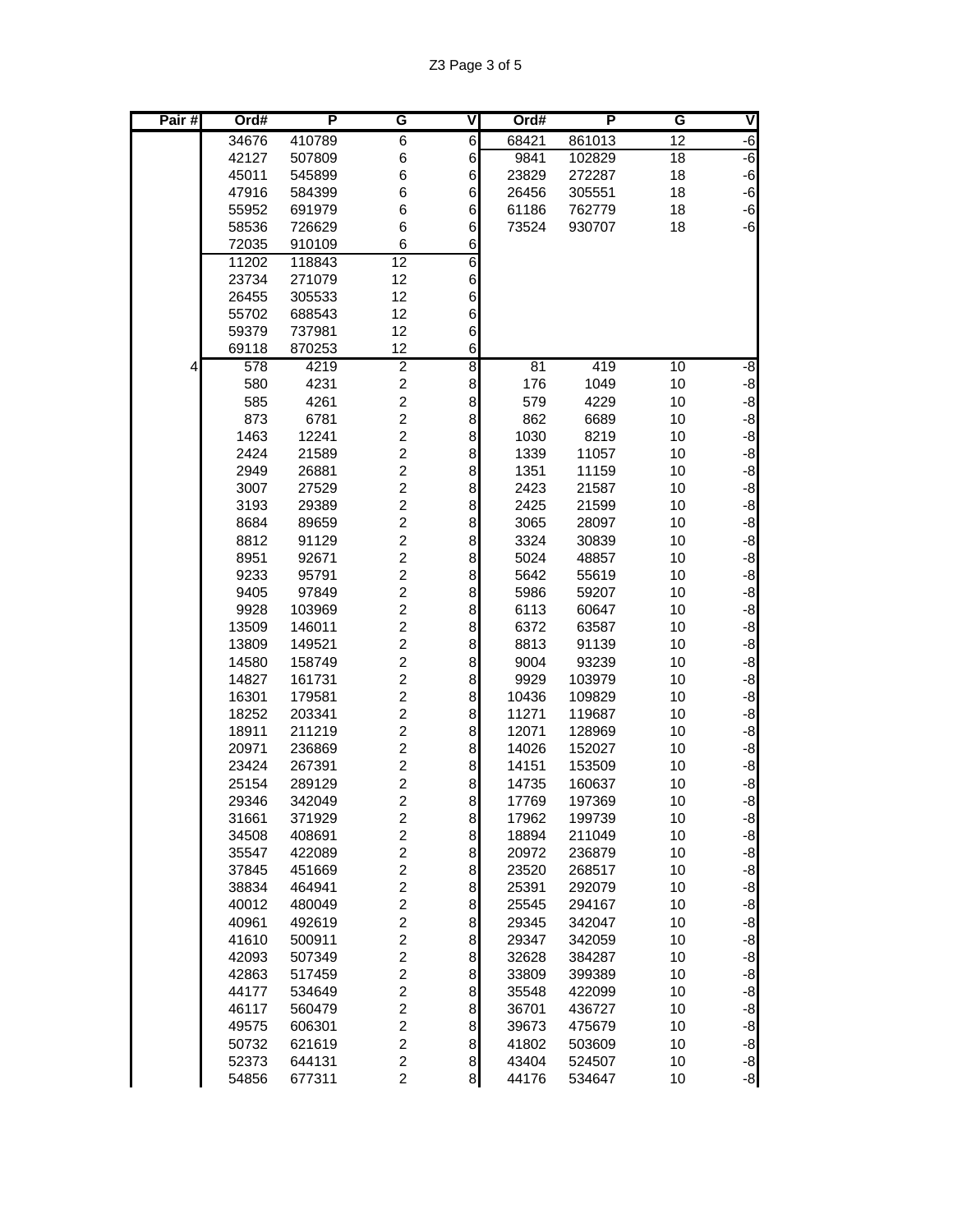| 55344<br>683821<br>$\overline{\mathbf{c}}$<br>8<br>46118<br>560489<br>10<br>$\overline{\mathbf{c}}$<br>8<br>55511<br>686029<br>49727<br>10<br>608357<br>$\boldsymbol{2}$<br>8<br>56422<br>698251<br>52719<br>648617<br>10<br>$\overline{c}$<br>8<br>58928<br>731911<br>52906<br>651179<br>10<br>$\overline{c}$<br>8<br>60547<br>754111<br>56421<br>698249<br>10<br>$\overline{2}$<br>8<br>60880<br>758731<br>60451<br>752819<br>10<br>$\boldsymbol{2}$<br>8<br>60942<br>759559<br>60546<br>754109<br>10<br>$\overline{\mathbf{c}}$<br>8<br>61635<br>768631<br>61550<br>767537<br>10<br>$\boldsymbol{2}$<br>8<br>10<br>61912<br>772381<br>63780<br>797579<br>$\overline{c}$<br>8<br>63779<br>797569<br>64712<br>810377<br>10<br>$\overline{c}$<br>8<br>64330<br>805099<br>65350<br>819239<br>10<br>$\overline{c}$<br>8<br>64713<br>810379<br>65713<br>823829<br>10<br>$\overline{2}$<br>8<br>65351<br>819241<br>68318<br>10<br>859667<br>$\overline{c}$<br>8<br>65440<br>820321<br>70982<br>10<br>895787<br>$\boldsymbol{2}$<br>8<br>65906<br>826381<br>71974<br>909329<br>10<br>$\overline{c}$<br>8<br>70386<br>887659<br>72729<br>919937<br>10<br>$\overline{c}$<br>8<br>71973<br>909319<br>23875<br>16<br>272879<br>$\overline{c}$<br>8<br>16<br>73992<br>937231<br>23970<br>274139<br>$\overline{c}$<br>77128<br>8<br>980899<br>31715<br>372629<br>16<br>$\overline{14}$<br>8<br>49980<br>611671<br>10<br>10<br>11583<br>123239<br>5<br>22932<br>261251<br>10<br>10<br>6217<br>$\overline{12}$<br>6<br>61819<br>6<br>7686<br>78277<br>18<br>10449<br>109919<br>6<br>12<br>11014<br>18<br>116657<br>$\,6$<br>36411<br>433099<br>12<br>28506<br>18<br>331277<br>$\,6$<br>12<br>69054<br>869419<br>37405<br>445847<br>18<br>69095<br>869989<br>6<br>12<br>46064<br>18<br>559877<br>$\overline{12}$<br>12<br>63301<br>791227<br>18<br>49931<br>610933<br>67186<br>844087<br>18<br>69055<br>869437<br>18<br>73347<br>928307<br>18<br>73872<br>935507<br>18<br>30<br>58151<br>721481<br>476<br>3373<br>$\overline{2}$<br>20083<br>16<br>14<br>225749<br>7<br>$\overline{c}$<br>70123<br>65363<br>16<br>6949<br>14<br>819389<br>$\boldsymbol{2}$<br>16<br>12732<br>136693<br>14<br>66181<br>830309<br>$\boldsymbol{2}$<br>14<br>16<br>28432<br>330313<br>68127<br>857009<br>$\overline{c}$<br>34939<br>414313<br>14<br>70968<br>895649<br>16<br>$\overline{c}$<br>14<br>16<br>40762<br>489943<br>73095<br>924809<br>505693<br>$\overline{\mathbf{c}}$<br>14<br>41973<br>6164<br>61253<br>22<br>$\overline{c}$<br>14<br>22<br>76245<br>968503<br>13561<br>146639<br>$\overline{8}$<br>61231<br>14<br>15902<br>22<br>6163<br>174821<br>8<br>14<br>22<br>13560<br>146617<br>60725<br>756563<br>8<br>14<br>22<br>14997<br>163789<br>70704<br>892019<br>15454<br>169501<br>8<br>14<br>71399<br>901679<br>22 | Pair# | Ord# | P | G | V | Ord# | P | G | V     |
|----------------------------------------------------------------------------------------------------------------------------------------------------------------------------------------------------------------------------------------------------------------------------------------------------------------------------------------------------------------------------------------------------------------------------------------------------------------------------------------------------------------------------------------------------------------------------------------------------------------------------------------------------------------------------------------------------------------------------------------------------------------------------------------------------------------------------------------------------------------------------------------------------------------------------------------------------------------------------------------------------------------------------------------------------------------------------------------------------------------------------------------------------------------------------------------------------------------------------------------------------------------------------------------------------------------------------------------------------------------------------------------------------------------------------------------------------------------------------------------------------------------------------------------------------------------------------------------------------------------------------------------------------------------------------------------------------------------------------------------------------------------------------------------------------------------------------------------------------------------------------------------------------------------------------------------------------------------------------------------------------------------------------------------------------------------------------------------------------------------------------------------------------------------------------------------------------------------------------------------------------------------------------------------------------------------------------------------------------------------------------------------------------------------------------------------------------------------------------------------------------------------------------------------------------------------------------------------------------------------------------------------------------------------------------------------------------------------------------------------------------------------------------------------------------|-------|------|---|---|---|------|---|---|-------|
|                                                                                                                                                                                                                                                                                                                                                                                                                                                                                                                                                                                                                                                                                                                                                                                                                                                                                                                                                                                                                                                                                                                                                                                                                                                                                                                                                                                                                                                                                                                                                                                                                                                                                                                                                                                                                                                                                                                                                                                                                                                                                                                                                                                                                                                                                                                                                                                                                                                                                                                                                                                                                                                                                                                                                                                                    |       |      |   |   |   |      |   |   | $-8$  |
|                                                                                                                                                                                                                                                                                                                                                                                                                                                                                                                                                                                                                                                                                                                                                                                                                                                                                                                                                                                                                                                                                                                                                                                                                                                                                                                                                                                                                                                                                                                                                                                                                                                                                                                                                                                                                                                                                                                                                                                                                                                                                                                                                                                                                                                                                                                                                                                                                                                                                                                                                                                                                                                                                                                                                                                                    |       |      |   |   |   |      |   |   | $-8$  |
|                                                                                                                                                                                                                                                                                                                                                                                                                                                                                                                                                                                                                                                                                                                                                                                                                                                                                                                                                                                                                                                                                                                                                                                                                                                                                                                                                                                                                                                                                                                                                                                                                                                                                                                                                                                                                                                                                                                                                                                                                                                                                                                                                                                                                                                                                                                                                                                                                                                                                                                                                                                                                                                                                                                                                                                                    |       |      |   |   |   |      |   |   | $-8$  |
|                                                                                                                                                                                                                                                                                                                                                                                                                                                                                                                                                                                                                                                                                                                                                                                                                                                                                                                                                                                                                                                                                                                                                                                                                                                                                                                                                                                                                                                                                                                                                                                                                                                                                                                                                                                                                                                                                                                                                                                                                                                                                                                                                                                                                                                                                                                                                                                                                                                                                                                                                                                                                                                                                                                                                                                                    |       |      |   |   |   |      |   |   | $-8$  |
|                                                                                                                                                                                                                                                                                                                                                                                                                                                                                                                                                                                                                                                                                                                                                                                                                                                                                                                                                                                                                                                                                                                                                                                                                                                                                                                                                                                                                                                                                                                                                                                                                                                                                                                                                                                                                                                                                                                                                                                                                                                                                                                                                                                                                                                                                                                                                                                                                                                                                                                                                                                                                                                                                                                                                                                                    |       |      |   |   |   |      |   |   | $-8$  |
|                                                                                                                                                                                                                                                                                                                                                                                                                                                                                                                                                                                                                                                                                                                                                                                                                                                                                                                                                                                                                                                                                                                                                                                                                                                                                                                                                                                                                                                                                                                                                                                                                                                                                                                                                                                                                                                                                                                                                                                                                                                                                                                                                                                                                                                                                                                                                                                                                                                                                                                                                                                                                                                                                                                                                                                                    |       |      |   |   |   |      |   |   | $-8$  |
|                                                                                                                                                                                                                                                                                                                                                                                                                                                                                                                                                                                                                                                                                                                                                                                                                                                                                                                                                                                                                                                                                                                                                                                                                                                                                                                                                                                                                                                                                                                                                                                                                                                                                                                                                                                                                                                                                                                                                                                                                                                                                                                                                                                                                                                                                                                                                                                                                                                                                                                                                                                                                                                                                                                                                                                                    |       |      |   |   |   |      |   |   | $-8$  |
|                                                                                                                                                                                                                                                                                                                                                                                                                                                                                                                                                                                                                                                                                                                                                                                                                                                                                                                                                                                                                                                                                                                                                                                                                                                                                                                                                                                                                                                                                                                                                                                                                                                                                                                                                                                                                                                                                                                                                                                                                                                                                                                                                                                                                                                                                                                                                                                                                                                                                                                                                                                                                                                                                                                                                                                                    |       |      |   |   |   |      |   |   | -8    |
|                                                                                                                                                                                                                                                                                                                                                                                                                                                                                                                                                                                                                                                                                                                                                                                                                                                                                                                                                                                                                                                                                                                                                                                                                                                                                                                                                                                                                                                                                                                                                                                                                                                                                                                                                                                                                                                                                                                                                                                                                                                                                                                                                                                                                                                                                                                                                                                                                                                                                                                                                                                                                                                                                                                                                                                                    |       |      |   |   |   |      |   |   | $-8$  |
|                                                                                                                                                                                                                                                                                                                                                                                                                                                                                                                                                                                                                                                                                                                                                                                                                                                                                                                                                                                                                                                                                                                                                                                                                                                                                                                                                                                                                                                                                                                                                                                                                                                                                                                                                                                                                                                                                                                                                                                                                                                                                                                                                                                                                                                                                                                                                                                                                                                                                                                                                                                                                                                                                                                                                                                                    |       |      |   |   |   |      |   |   | $-8$  |
|                                                                                                                                                                                                                                                                                                                                                                                                                                                                                                                                                                                                                                                                                                                                                                                                                                                                                                                                                                                                                                                                                                                                                                                                                                                                                                                                                                                                                                                                                                                                                                                                                                                                                                                                                                                                                                                                                                                                                                                                                                                                                                                                                                                                                                                                                                                                                                                                                                                                                                                                                                                                                                                                                                                                                                                                    |       |      |   |   |   |      |   |   | $-8$  |
|                                                                                                                                                                                                                                                                                                                                                                                                                                                                                                                                                                                                                                                                                                                                                                                                                                                                                                                                                                                                                                                                                                                                                                                                                                                                                                                                                                                                                                                                                                                                                                                                                                                                                                                                                                                                                                                                                                                                                                                                                                                                                                                                                                                                                                                                                                                                                                                                                                                                                                                                                                                                                                                                                                                                                                                                    |       |      |   |   |   |      |   |   | $-8$  |
|                                                                                                                                                                                                                                                                                                                                                                                                                                                                                                                                                                                                                                                                                                                                                                                                                                                                                                                                                                                                                                                                                                                                                                                                                                                                                                                                                                                                                                                                                                                                                                                                                                                                                                                                                                                                                                                                                                                                                                                                                                                                                                                                                                                                                                                                                                                                                                                                                                                                                                                                                                                                                                                                                                                                                                                                    |       |      |   |   |   |      |   |   | $-8$  |
|                                                                                                                                                                                                                                                                                                                                                                                                                                                                                                                                                                                                                                                                                                                                                                                                                                                                                                                                                                                                                                                                                                                                                                                                                                                                                                                                                                                                                                                                                                                                                                                                                                                                                                                                                                                                                                                                                                                                                                                                                                                                                                                                                                                                                                                                                                                                                                                                                                                                                                                                                                                                                                                                                                                                                                                                    |       |      |   |   |   |      |   |   | $-8$  |
|                                                                                                                                                                                                                                                                                                                                                                                                                                                                                                                                                                                                                                                                                                                                                                                                                                                                                                                                                                                                                                                                                                                                                                                                                                                                                                                                                                                                                                                                                                                                                                                                                                                                                                                                                                                                                                                                                                                                                                                                                                                                                                                                                                                                                                                                                                                                                                                                                                                                                                                                                                                                                                                                                                                                                                                                    |       |      |   |   |   |      |   |   | $-8$  |
|                                                                                                                                                                                                                                                                                                                                                                                                                                                                                                                                                                                                                                                                                                                                                                                                                                                                                                                                                                                                                                                                                                                                                                                                                                                                                                                                                                                                                                                                                                                                                                                                                                                                                                                                                                                                                                                                                                                                                                                                                                                                                                                                                                                                                                                                                                                                                                                                                                                                                                                                                                                                                                                                                                                                                                                                    |       |      |   |   |   |      |   |   | $-8$  |
|                                                                                                                                                                                                                                                                                                                                                                                                                                                                                                                                                                                                                                                                                                                                                                                                                                                                                                                                                                                                                                                                                                                                                                                                                                                                                                                                                                                                                                                                                                                                                                                                                                                                                                                                                                                                                                                                                                                                                                                                                                                                                                                                                                                                                                                                                                                                                                                                                                                                                                                                                                                                                                                                                                                                                                                                    |       |      |   |   |   |      |   |   | -8    |
|                                                                                                                                                                                                                                                                                                                                                                                                                                                                                                                                                                                                                                                                                                                                                                                                                                                                                                                                                                                                                                                                                                                                                                                                                                                                                                                                                                                                                                                                                                                                                                                                                                                                                                                                                                                                                                                                                                                                                                                                                                                                                                                                                                                                                                                                                                                                                                                                                                                                                                                                                                                                                                                                                                                                                                                                    |       |      |   |   |   |      |   |   | $-8$  |
|                                                                                                                                                                                                                                                                                                                                                                                                                                                                                                                                                                                                                                                                                                                                                                                                                                                                                                                                                                                                                                                                                                                                                                                                                                                                                                                                                                                                                                                                                                                                                                                                                                                                                                                                                                                                                                                                                                                                                                                                                                                                                                                                                                                                                                                                                                                                                                                                                                                                                                                                                                                                                                                                                                                                                                                                    |       |      |   |   |   |      |   |   | $-8$  |
|                                                                                                                                                                                                                                                                                                                                                                                                                                                                                                                                                                                                                                                                                                                                                                                                                                                                                                                                                                                                                                                                                                                                                                                                                                                                                                                                                                                                                                                                                                                                                                                                                                                                                                                                                                                                                                                                                                                                                                                                                                                                                                                                                                                                                                                                                                                                                                                                                                                                                                                                                                                                                                                                                                                                                                                                    |       |      |   |   |   |      |   |   |       |
|                                                                                                                                                                                                                                                                                                                                                                                                                                                                                                                                                                                                                                                                                                                                                                                                                                                                                                                                                                                                                                                                                                                                                                                                                                                                                                                                                                                                                                                                                                                                                                                                                                                                                                                                                                                                                                                                                                                                                                                                                                                                                                                                                                                                                                                                                                                                                                                                                                                                                                                                                                                                                                                                                                                                                                                                    |       |      |   |   |   |      |   |   |       |
|                                                                                                                                                                                                                                                                                                                                                                                                                                                                                                                                                                                                                                                                                                                                                                                                                                                                                                                                                                                                                                                                                                                                                                                                                                                                                                                                                                                                                                                                                                                                                                                                                                                                                                                                                                                                                                                                                                                                                                                                                                                                                                                                                                                                                                                                                                                                                                                                                                                                                                                                                                                                                                                                                                                                                                                                    |       |      |   |   |   |      |   |   | $-12$ |
|                                                                                                                                                                                                                                                                                                                                                                                                                                                                                                                                                                                                                                                                                                                                                                                                                                                                                                                                                                                                                                                                                                                                                                                                                                                                                                                                                                                                                                                                                                                                                                                                                                                                                                                                                                                                                                                                                                                                                                                                                                                                                                                                                                                                                                                                                                                                                                                                                                                                                                                                                                                                                                                                                                                                                                                                    |       |      |   |   |   |      |   |   | $-12$ |
|                                                                                                                                                                                                                                                                                                                                                                                                                                                                                                                                                                                                                                                                                                                                                                                                                                                                                                                                                                                                                                                                                                                                                                                                                                                                                                                                                                                                                                                                                                                                                                                                                                                                                                                                                                                                                                                                                                                                                                                                                                                                                                                                                                                                                                                                                                                                                                                                                                                                                                                                                                                                                                                                                                                                                                                                    |       |      |   |   |   |      |   |   | $-12$ |
|                                                                                                                                                                                                                                                                                                                                                                                                                                                                                                                                                                                                                                                                                                                                                                                                                                                                                                                                                                                                                                                                                                                                                                                                                                                                                                                                                                                                                                                                                                                                                                                                                                                                                                                                                                                                                                                                                                                                                                                                                                                                                                                                                                                                                                                                                                                                                                                                                                                                                                                                                                                                                                                                                                                                                                                                    |       |      |   |   |   |      |   |   | $-12$ |
|                                                                                                                                                                                                                                                                                                                                                                                                                                                                                                                                                                                                                                                                                                                                                                                                                                                                                                                                                                                                                                                                                                                                                                                                                                                                                                                                                                                                                                                                                                                                                                                                                                                                                                                                                                                                                                                                                                                                                                                                                                                                                                                                                                                                                                                                                                                                                                                                                                                                                                                                                                                                                                                                                                                                                                                                    |       |      |   |   |   |      |   |   | $-12$ |
|                                                                                                                                                                                                                                                                                                                                                                                                                                                                                                                                                                                                                                                                                                                                                                                                                                                                                                                                                                                                                                                                                                                                                                                                                                                                                                                                                                                                                                                                                                                                                                                                                                                                                                                                                                                                                                                                                                                                                                                                                                                                                                                                                                                                                                                                                                                                                                                                                                                                                                                                                                                                                                                                                                                                                                                                    |       |      |   |   |   |      |   |   | $-12$ |
|                                                                                                                                                                                                                                                                                                                                                                                                                                                                                                                                                                                                                                                                                                                                                                                                                                                                                                                                                                                                                                                                                                                                                                                                                                                                                                                                                                                                                                                                                                                                                                                                                                                                                                                                                                                                                                                                                                                                                                                                                                                                                                                                                                                                                                                                                                                                                                                                                                                                                                                                                                                                                                                                                                                                                                                                    |       |      |   |   |   |      |   |   | $-12$ |
|                                                                                                                                                                                                                                                                                                                                                                                                                                                                                                                                                                                                                                                                                                                                                                                                                                                                                                                                                                                                                                                                                                                                                                                                                                                                                                                                                                                                                                                                                                                                                                                                                                                                                                                                                                                                                                                                                                                                                                                                                                                                                                                                                                                                                                                                                                                                                                                                                                                                                                                                                                                                                                                                                                                                                                                                    |       |      |   |   |   |      |   |   | $-12$ |
|                                                                                                                                                                                                                                                                                                                                                                                                                                                                                                                                                                                                                                                                                                                                                                                                                                                                                                                                                                                                                                                                                                                                                                                                                                                                                                                                                                                                                                                                                                                                                                                                                                                                                                                                                                                                                                                                                                                                                                                                                                                                                                                                                                                                                                                                                                                                                                                                                                                                                                                                                                                                                                                                                                                                                                                                    |       |      |   |   |   |      |   |   | $-12$ |
|                                                                                                                                                                                                                                                                                                                                                                                                                                                                                                                                                                                                                                                                                                                                                                                                                                                                                                                                                                                                                                                                                                                                                                                                                                                                                                                                                                                                                                                                                                                                                                                                                                                                                                                                                                                                                                                                                                                                                                                                                                                                                                                                                                                                                                                                                                                                                                                                                                                                                                                                                                                                                                                                                                                                                                                                    |       |      |   |   |   |      |   |   | $-12$ |
|                                                                                                                                                                                                                                                                                                                                                                                                                                                                                                                                                                                                                                                                                                                                                                                                                                                                                                                                                                                                                                                                                                                                                                                                                                                                                                                                                                                                                                                                                                                                                                                                                                                                                                                                                                                                                                                                                                                                                                                                                                                                                                                                                                                                                                                                                                                                                                                                                                                                                                                                                                                                                                                                                                                                                                                                    |       |      |   |   |   |      |   |   | $-12$ |
|                                                                                                                                                                                                                                                                                                                                                                                                                                                                                                                                                                                                                                                                                                                                                                                                                                                                                                                                                                                                                                                                                                                                                                                                                                                                                                                                                                                                                                                                                                                                                                                                                                                                                                                                                                                                                                                                                                                                                                                                                                                                                                                                                                                                                                                                                                                                                                                                                                                                                                                                                                                                                                                                                                                                                                                                    |       |      |   |   |   |      |   |   | $-14$ |
|                                                                                                                                                                                                                                                                                                                                                                                                                                                                                                                                                                                                                                                                                                                                                                                                                                                                                                                                                                                                                                                                                                                                                                                                                                                                                                                                                                                                                                                                                                                                                                                                                                                                                                                                                                                                                                                                                                                                                                                                                                                                                                                                                                                                                                                                                                                                                                                                                                                                                                                                                                                                                                                                                                                                                                                                    |       |      |   |   |   |      |   |   | $-14$ |
|                                                                                                                                                                                                                                                                                                                                                                                                                                                                                                                                                                                                                                                                                                                                                                                                                                                                                                                                                                                                                                                                                                                                                                                                                                                                                                                                                                                                                                                                                                                                                                                                                                                                                                                                                                                                                                                                                                                                                                                                                                                                                                                                                                                                                                                                                                                                                                                                                                                                                                                                                                                                                                                                                                                                                                                                    |       |      |   |   |   |      |   |   | $-14$ |
|                                                                                                                                                                                                                                                                                                                                                                                                                                                                                                                                                                                                                                                                                                                                                                                                                                                                                                                                                                                                                                                                                                                                                                                                                                                                                                                                                                                                                                                                                                                                                                                                                                                                                                                                                                                                                                                                                                                                                                                                                                                                                                                                                                                                                                                                                                                                                                                                                                                                                                                                                                                                                                                                                                                                                                                                    |       |      |   |   |   |      |   |   | $-14$ |
|                                                                                                                                                                                                                                                                                                                                                                                                                                                                                                                                                                                                                                                                                                                                                                                                                                                                                                                                                                                                                                                                                                                                                                                                                                                                                                                                                                                                                                                                                                                                                                                                                                                                                                                                                                                                                                                                                                                                                                                                                                                                                                                                                                                                                                                                                                                                                                                                                                                                                                                                                                                                                                                                                                                                                                                                    |       |      |   |   |   |      |   |   | $-14$ |
|                                                                                                                                                                                                                                                                                                                                                                                                                                                                                                                                                                                                                                                                                                                                                                                                                                                                                                                                                                                                                                                                                                                                                                                                                                                                                                                                                                                                                                                                                                                                                                                                                                                                                                                                                                                                                                                                                                                                                                                                                                                                                                                                                                                                                                                                                                                                                                                                                                                                                                                                                                                                                                                                                                                                                                                                    |       |      |   |   |   |      |   |   | $-14$ |
|                                                                                                                                                                                                                                                                                                                                                                                                                                                                                                                                                                                                                                                                                                                                                                                                                                                                                                                                                                                                                                                                                                                                                                                                                                                                                                                                                                                                                                                                                                                                                                                                                                                                                                                                                                                                                                                                                                                                                                                                                                                                                                                                                                                                                                                                                                                                                                                                                                                                                                                                                                                                                                                                                                                                                                                                    |       |      |   |   |   |      |   |   | $-14$ |
|                                                                                                                                                                                                                                                                                                                                                                                                                                                                                                                                                                                                                                                                                                                                                                                                                                                                                                                                                                                                                                                                                                                                                                                                                                                                                                                                                                                                                                                                                                                                                                                                                                                                                                                                                                                                                                                                                                                                                                                                                                                                                                                                                                                                                                                                                                                                                                                                                                                                                                                                                                                                                                                                                                                                                                                                    |       |      |   |   |   |      |   |   | $-14$ |
|                                                                                                                                                                                                                                                                                                                                                                                                                                                                                                                                                                                                                                                                                                                                                                                                                                                                                                                                                                                                                                                                                                                                                                                                                                                                                                                                                                                                                                                                                                                                                                                                                                                                                                                                                                                                                                                                                                                                                                                                                                                                                                                                                                                                                                                                                                                                                                                                                                                                                                                                                                                                                                                                                                                                                                                                    |       |      |   |   |   |      |   |   | $-14$ |
|                                                                                                                                                                                                                                                                                                                                                                                                                                                                                                                                                                                                                                                                                                                                                                                                                                                                                                                                                                                                                                                                                                                                                                                                                                                                                                                                                                                                                                                                                                                                                                                                                                                                                                                                                                                                                                                                                                                                                                                                                                                                                                                                                                                                                                                                                                                                                                                                                                                                                                                                                                                                                                                                                                                                                                                                    |       |      |   |   |   |      |   |   | $-14$ |
|                                                                                                                                                                                                                                                                                                                                                                                                                                                                                                                                                                                                                                                                                                                                                                                                                                                                                                                                                                                                                                                                                                                                                                                                                                                                                                                                                                                                                                                                                                                                                                                                                                                                                                                                                                                                                                                                                                                                                                                                                                                                                                                                                                                                                                                                                                                                                                                                                                                                                                                                                                                                                                                                                                                                                                                                    |       |      |   |   |   |      |   |   | $-14$ |
| 14<br>34455                                                                                                                                                                                                                                                                                                                                                                                                                                                                                                                                                                                                                                                                                                                                                                                                                                                                                                                                                                                                                                                                                                                                                                                                                                                                                                                                                                                                                                                                                                                                                                                                                                                                                                                                                                                                                                                                                                                                                                                                                                                                                                                                                                                                                                                                                                                                                                                                                                                                                                                                                                                                                                                                                                                                                                                        |       |      |   |   |   |      |   |   | $-14$ |
| 8<br>408019<br>14<br>8<br>49041<br>599251                                                                                                                                                                                                                                                                                                                                                                                                                                                                                                                                                                                                                                                                                                                                                                                                                                                                                                                                                                                                                                                                                                                                                                                                                                                                                                                                                                                                                                                                                                                                                                                                                                                                                                                                                                                                                                                                                                                                                                                                                                                                                                                                                                                                                                                                                                                                                                                                                                                                                                                                                                                                                                                                                                                                                          |       |      |   |   |   |      |   |   |       |
| 8<br>14<br>60724<br>756541                                                                                                                                                                                                                                                                                                                                                                                                                                                                                                                                                                                                                                                                                                                                                                                                                                                                                                                                                                                                                                                                                                                                                                                                                                                                                                                                                                                                                                                                                                                                                                                                                                                                                                                                                                                                                                                                                                                                                                                                                                                                                                                                                                                                                                                                                                                                                                                                                                                                                                                                                                                                                                                                                                                                                                         |       |      |   |   |   |      |   |   |       |
| 8<br>63240<br>790429<br>14                                                                                                                                                                                                                                                                                                                                                                                                                                                                                                                                                                                                                                                                                                                                                                                                                                                                                                                                                                                                                                                                                                                                                                                                                                                                                                                                                                                                                                                                                                                                                                                                                                                                                                                                                                                                                                                                                                                                                                                                                                                                                                                                                                                                                                                                                                                                                                                                                                                                                                                                                                                                                                                                                                                                                                         |       |      |   |   |   |      |   |   |       |
| 14<br>70705<br>8<br>892027                                                                                                                                                                                                                                                                                                                                                                                                                                                                                                                                                                                                                                                                                                                                                                                                                                                                                                                                                                                                                                                                                                                                                                                                                                                                                                                                                                                                                                                                                                                                                                                                                                                                                                                                                                                                                                                                                                                                                                                                                                                                                                                                                                                                                                                                                                                                                                                                                                                                                                                                                                                                                                                                                                                                                                         |       |      |   |   |   |      |   |   |       |
| 71400<br>8<br>14<br>901687                                                                                                                                                                                                                                                                                                                                                                                                                                                                                                                                                                                                                                                                                                                                                                                                                                                                                                                                                                                                                                                                                                                                                                                                                                                                                                                                                                                                                                                                                                                                                                                                                                                                                                                                                                                                                                                                                                                                                                                                                                                                                                                                                                                                                                                                                                                                                                                                                                                                                                                                                                                                                                                                                                                                                                         |       |      |   |   |   |      |   |   |       |
| 14<br>14<br>70873<br>894301                                                                                                                                                                                                                                                                                                                                                                                                                                                                                                                                                                                                                                                                                                                                                                                                                                                                                                                                                                                                                                                                                                                                                                                                                                                                                                                                                                                                                                                                                                                                                                                                                                                                                                                                                                                                                                                                                                                                                                                                                                                                                                                                                                                                                                                                                                                                                                                                                                                                                                                                                                                                                                                                                                                                                                        |       |      |   |   |   |      |   |   |       |
| 8 <sup>1</sup><br>39951<br>479243<br>4<br>16<br>4828<br>46723<br>20                                                                                                                                                                                                                                                                                                                                                                                                                                                                                                                                                                                                                                                                                                                                                                                                                                                                                                                                                                                                                                                                                                                                                                                                                                                                                                                                                                                                                                                                                                                                                                                                                                                                                                                                                                                                                                                                                                                                                                                                                                                                                                                                                                                                                                                                                                                                                                                                                                                                                                                                                                                                                                                                                                                                |       |      |   |   |   |      |   |   | $-16$ |
| 40951<br>16<br>16823<br>185869<br>20<br>492467<br>4                                                                                                                                                                                                                                                                                                                                                                                                                                                                                                                                                                                                                                                                                                                                                                                                                                                                                                                                                                                                                                                                                                                                                                                                                                                                                                                                                                                                                                                                                                                                                                                                                                                                                                                                                                                                                                                                                                                                                                                                                                                                                                                                                                                                                                                                                                                                                                                                                                                                                                                                                                                                                                                                                                                                                |       |      |   |   |   |      |   |   | $-16$ |
| 16<br>55796<br>689807<br>4<br>22039<br>20<br>249943                                                                                                                                                                                                                                                                                                                                                                                                                                                                                                                                                                                                                                                                                                                                                                                                                                                                                                                                                                                                                                                                                                                                                                                                                                                                                                                                                                                                                                                                                                                                                                                                                                                                                                                                                                                                                                                                                                                                                                                                                                                                                                                                                                                                                                                                                                                                                                                                                                                                                                                                                                                                                                                                                                                                                |       |      |   |   |   |      |   |   | $-16$ |